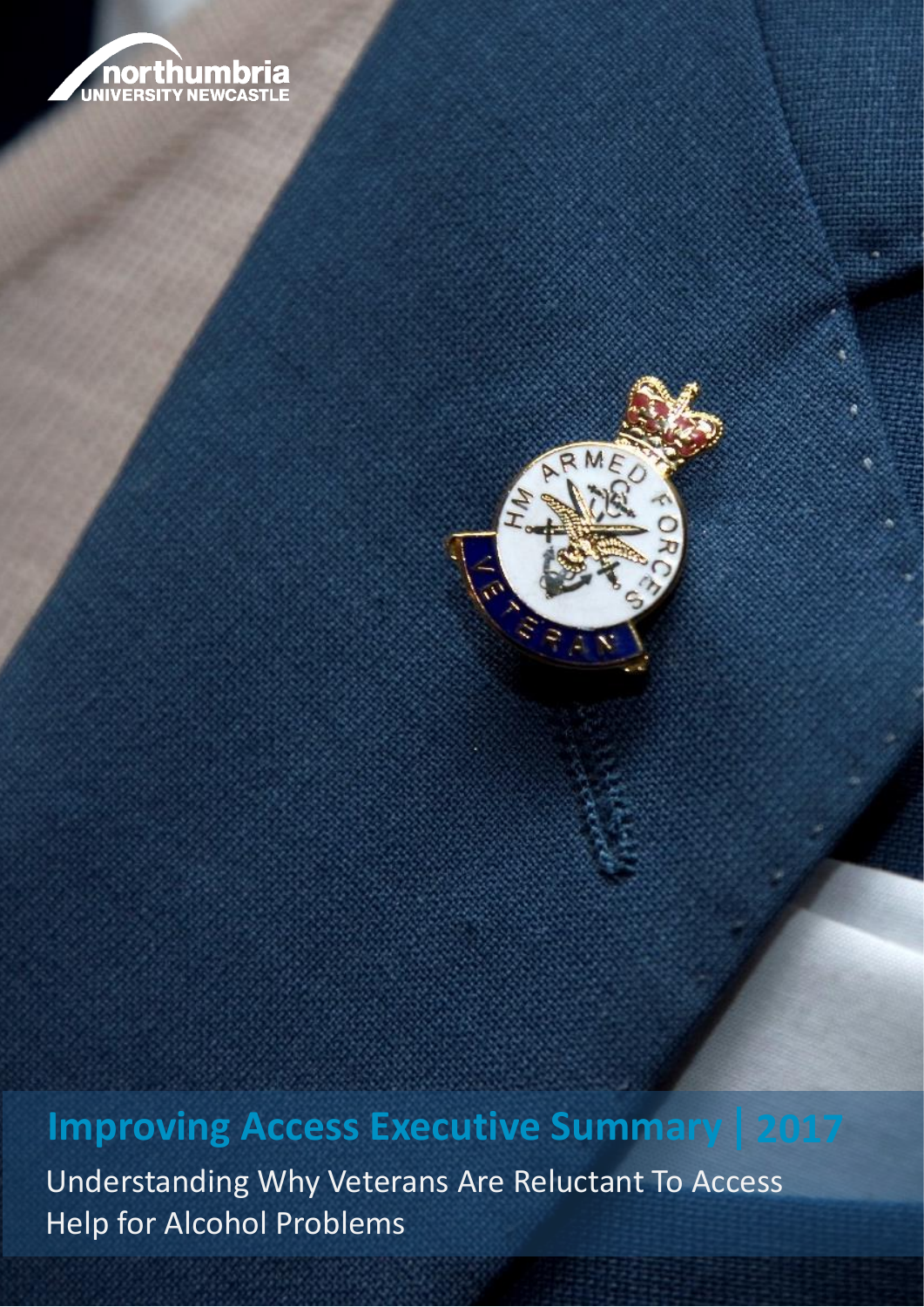Images used in this report were made available for reuse under the MoD (Consent License) and the OGL (Open Government License).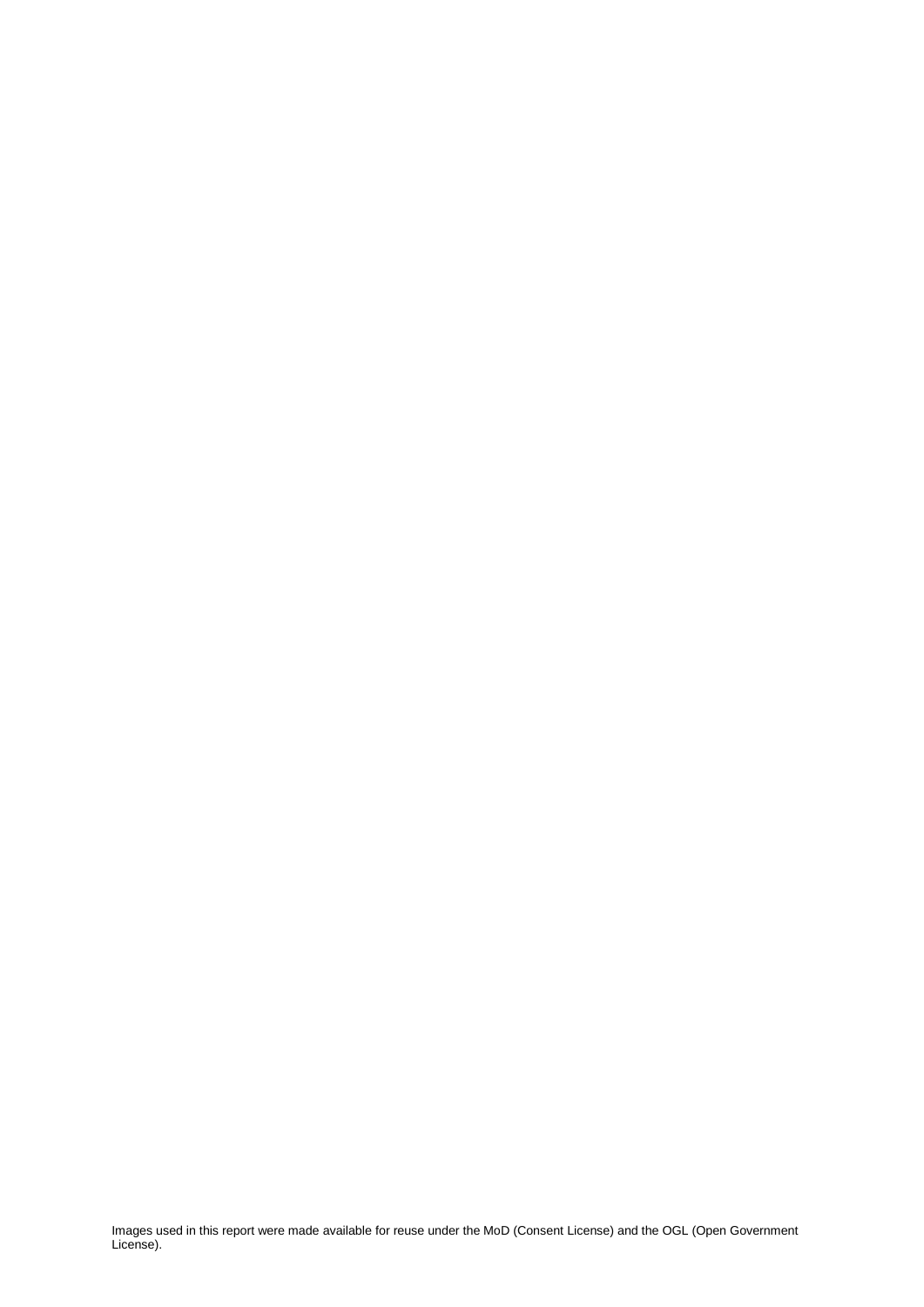## **Executive Summary**

The Northern Hub for Veterans and Families Research at Northumbria University, is a collective of academics, service providers and service users with an interest in improving the health and social wellbeing of veterans and their families across the life-span.

The study, Improving Access: Understanding Why Veterans are Reluctant to Access Help for Alcohol Problems, was funded by the Royal British Legion. The aim of this project was to explore why veterans are reluctant to access help for alcohol problems and the extent to which they may be different from other substance misuse service users within the general population.

Essentially, this project arose from two frequently stated perceptions of clinical practitioners working within the field of alcohol misuse services:

- *Why is it so difficult to engage ex-service personnel in treatment programmes,*
- *Once they engage, why is it so difficult to maintain that engagement?*

In an attempt to test the validity of these perceptions, a systematic literature review was undertaken followed by a four-phase research study exploring the relationship between being a UK military veteran (ex-serviceman/woman), the provision of alcohol misuse services and veterans' experiences of engaging with these services.

A review of existing literature revealed a limited amount of previous research that has *specifically* considered problems related to alcohol misuse within the UK veterans' population. Paradoxically, the prevalence of alcohol misuse problems amongst the UK veteran population, by (some) previous estimations, is higher than levels found within the general population. Given that there are an estimated 2.56 million UK military veterans<sup>1</sup>, this represents a potentially important, but as yet, largely unaddressed public health issue.

The first phase of the study consisted of semi-structured interviews with the commissioners and managers of services for alcohol misuse. Initially, the intention was also to include relevant policy makers in this field. In the event, it proved difficult to identify (and therefore recruit) appropriate policy makers, and this experience in itself is perhaps indicative that improving alcohol misuse services for UK military veterans is not a current strategic priority. Service commissioners and managers expressed the view that veterans found difficulty in navigating services and there was also a widely-shared perception that this was partly due to 'institutionalisation'. Exploring this assertion became a priority in subsequent phases of the project. In the absence of any strong supporting evidence, it would appear that the 'veteran-asinstitutionalised' hypothesis formed one means by which veterans could be stereotyped as (partially) the architects of their own difficulties. Most service commissioners and managers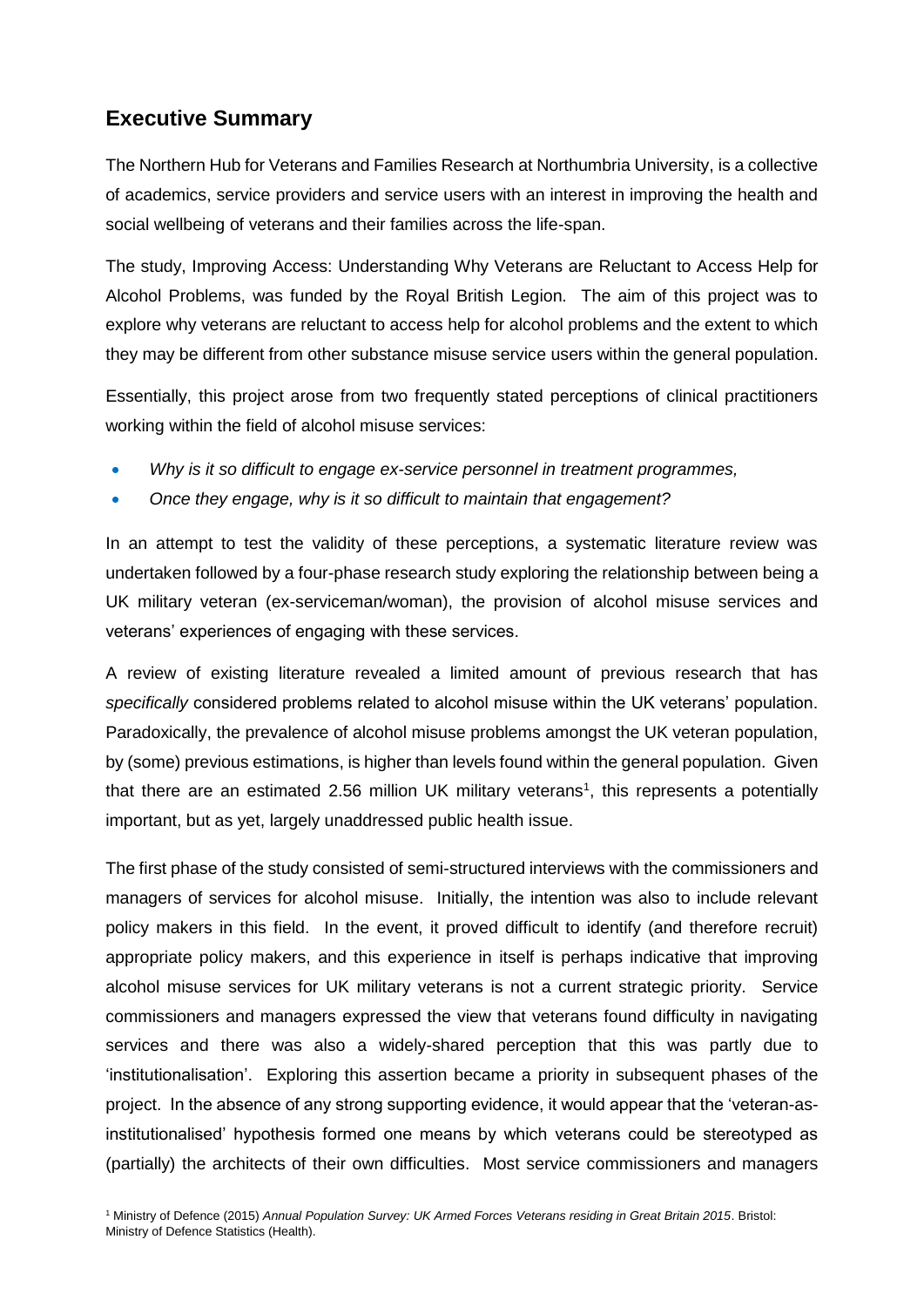also expressed the view that 'front line' staff dealing with substance and alcohol misuse had little understanding of 'veterans' culture' and the specific issues facing UK military veterans – although it was not clear on what basis they held this opinion.

In Phase Two in-depth semi-structured interviews were undertaken with a sample of veterans who were currently experiencing, or had experienced, problems with alcohol misuse. The focus of this phase was therefore on personal accounts of self-identified problematic alcohol use (or of having this 'identified' by others, often family members), finding help for their problems, and their opinions in relation to particular barriers that exist for military veterans. In all cases, meaningful engagement with alcohol misuse services could be considered as being 'delayed' to a significant extent. The data suggested a number of reasons for this: Primarily it appeared that many participants had a 'normalised' relationship with excessive alcohol consumption both during and after their military service. This militated against self-recognition of alcohol misuse. In turn, delayed acknowledgement of problematic alcohol use often meant that by the point at which help was sought, concomitant problems were of such complexity and proportion that they were difficult to address. If the 'normalised' relationship with excessive alcohol use is indeed a feature of UK military 'veteran culture', it appeared to be largely unrecognised by healthcare staff participating in the study. Some veteran-participants in this phase of the study also reported that it was difficult to communicate their problems to non-military healthcare staff who did not appreciate the nuances of military life and terminology. To reiterate, many of the veteranparticipants presented with a very complex combination of medical, psychological and social problems. Given this complexity, it was unsurprising that participants typically reported that negotiating an (arguably fragmented) health and social care system was both difficult and frustrating.

In the third phase of the study, a group of UK military veterans attended a focus group in order to explore aspects of 'veterans' culture'. None of these participants had any *apparent* history of current or past alcohol misuse. One collective opinion to emerge was that alcohol misuse was (at least historically) a problem within the UK armed services. However, a strong argument was also advanced that a change in policy, the typical length of postings, and less isolation from family and friends meant that alcohol misuse was now less of a widespread problem. These participants also expressed the opinion that seeking help was contrary to 'military culture' and that this disposition tended to remain with UK military veterans after transition to civilian life. Focus group participants expressed consensus in relation to the importance of a well-planned transitional period back to civilian life and the collective perception was that that this, at present, remains under-supported. Interestingly, the group collectively expressed the opinion that accessing healthcare of any sort was complex and speculated that in the case of a veteran with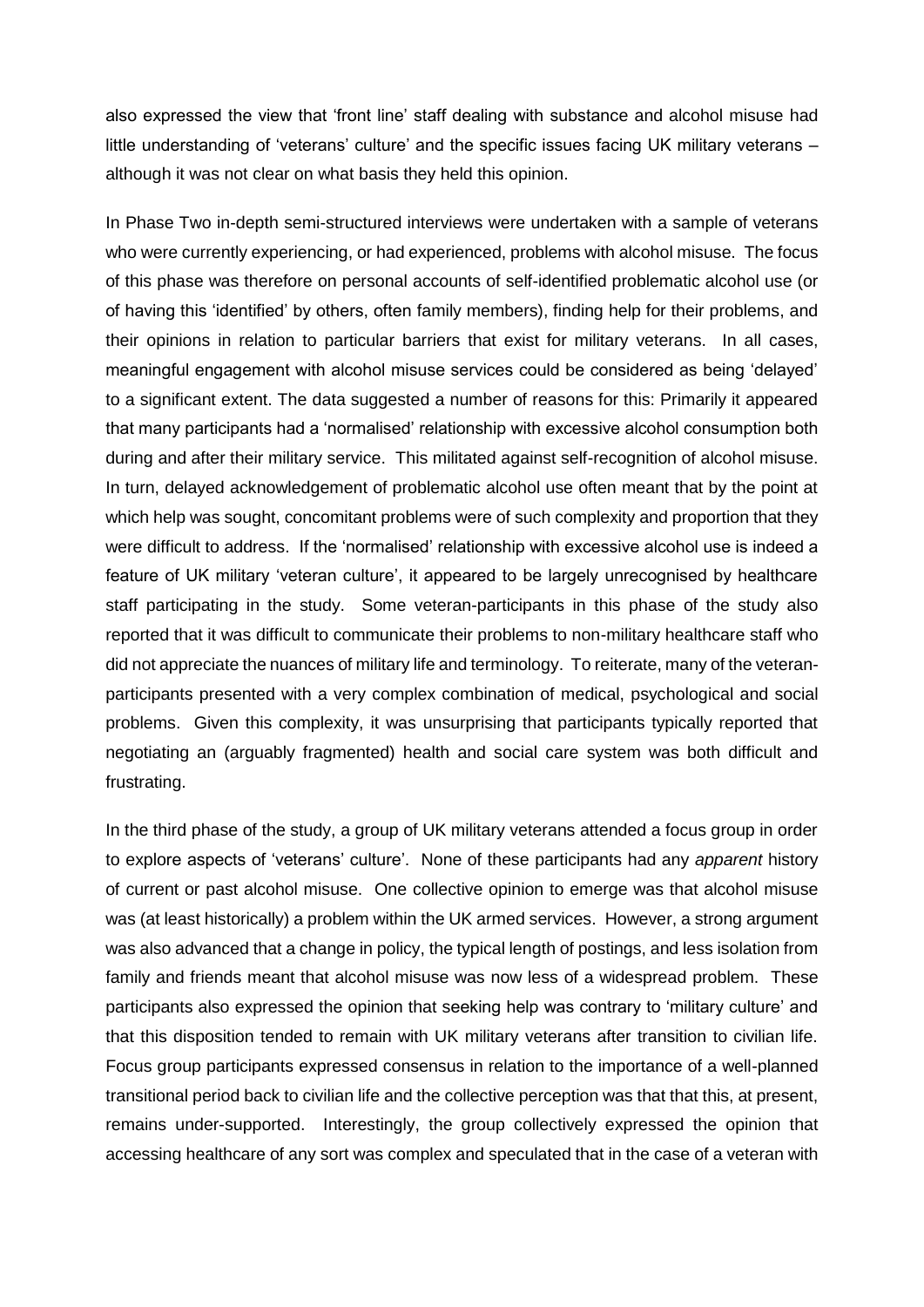an alcohol problem it would be difficult to know where to seek help. Finally, focus group participants extolled the virtues of third sector provision, and in particular, provision by military charities. This endorsement appeared to be underpinned by a string belief in the value of veteran-specific services.

Phase Four of this research project took the form of a symposium of UK military veterans, service commissioners, managers and providers, and representatives of third sector organisations. 'Round-table' discussions were facilitated by healthcare academics. The singular aim of the forum was to suggest how existing services could be improved within existing budgets. Those military veterans present who had experienced alcohol misuse problems unanimously described the problematic nature of negotiating services and keeping appointments. This was often against a backdrop of their alcohol misuse, mental/physical health problems, and social problems being at their most acute and disabling. Furthermore, these participants vividly reported that 'systems' for their care were typically patchy and (at worst) chaotic. Typically, these participants expressed the view that they were undervalued by society-at-large as well as those within its healthcare system. For their part, the third-sector workers described an overwhelming workload in dealing with individuals whose lives were made chaotic by the complexity of their problems. A near-consensus emerged that the central issue was one of coordinating the many services for example mental health, physical health, housing difficulties, relationship problems, homelessness, poverty and unemployment required by *some*  military veterans. Treatment pathways were often convoluted and varied greatly across geographical and sector boundaries. One emergent idea that enjoyed much support was for a 'peer-support worker' role. The peer support worker could act as a key case-worker for each individual presenting with alcohol misuse problems, responsible for co-ordinating their many needs and helping to navigate fragmented and complex health and social care provision.

Overall, the outcome of this research would appear to confirm that UK military veterans are relatively disadvantaged in both sourcing help and staying engaged with services for alcohol misuse when needed. As a result of analysis of Phase Four of the research, the report authors contend that one possible solution worthy of further exploration would be a 'hub-and-spoke' model of care. At the centre of the hub would be a military veteran peer support worker, knowledgeable of local and national services, and experienced in navigating existing pathways of care. Perhaps for operational expediency and effectiveness, this worker might usefully be located within the local Transition, Intervention and Liaison (TIL) Veterans' Mental Health Team. Any 'first-point-of-contact' agency, as a matter of course, would be able to refer any veteran with alcohol misuse problems to the 'hub' worker. The designated peer support worker would then, side by side, be able to help the veteran in need to navigate each 'spoke' of the (arguably fragmented) health and social care system. Acting as, essentially, the key caseworker would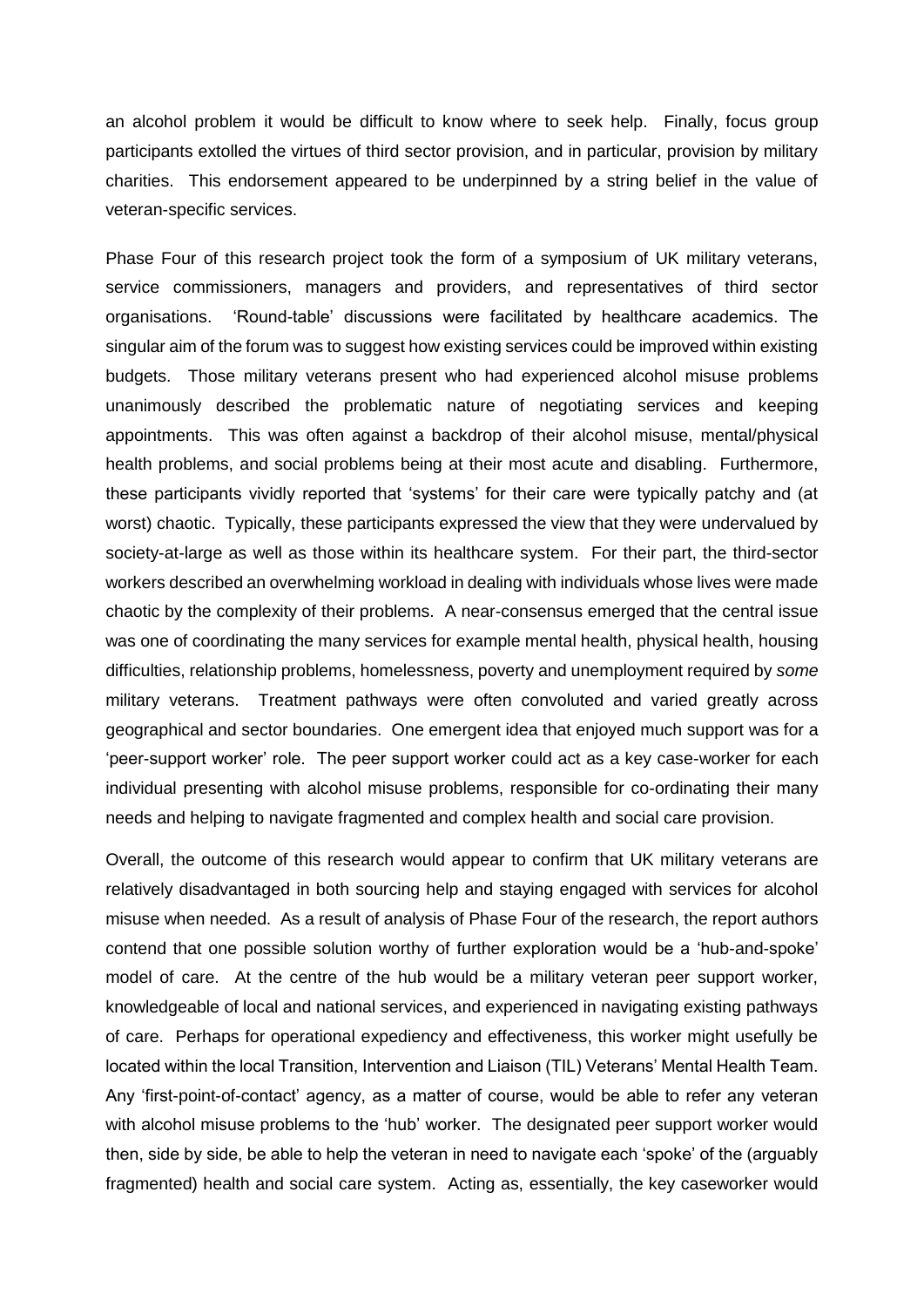allow the peer support worker to maintain a cogent overview of each clients' needs and progress within each agency, advocate and communicate on their behalf as-and-when necessary, avoid repetition and duplication of provision and offer motivational support in a way that is sensitive to UK military veteran culture. This potential solution perhaps offers one possibility by which UK military veterans experiencing alcohol misuse problems might engage with the full diversity of existing service provision in a considered and individually bespoke way.

## **Acknowledgements**

The research team at The Northern Hub for Veterans and Military Families Research would like to thank The Royal British Legion for funding this project and for all their support throughout completion.

This project could not have been completed without the support in participant recruitment from Northumberland, Tyne and Wear NHS Foundation Trust, Changing Lives, Northern Learning Trust and AF&V Launchpad, thank you.

Thank you to all those who participated in this project: service planners, commissioners and providers, service users, and veterans for sharing your experiences.

*This research was carried out by The Northern Hub for Veterans' and Military Families Research.*